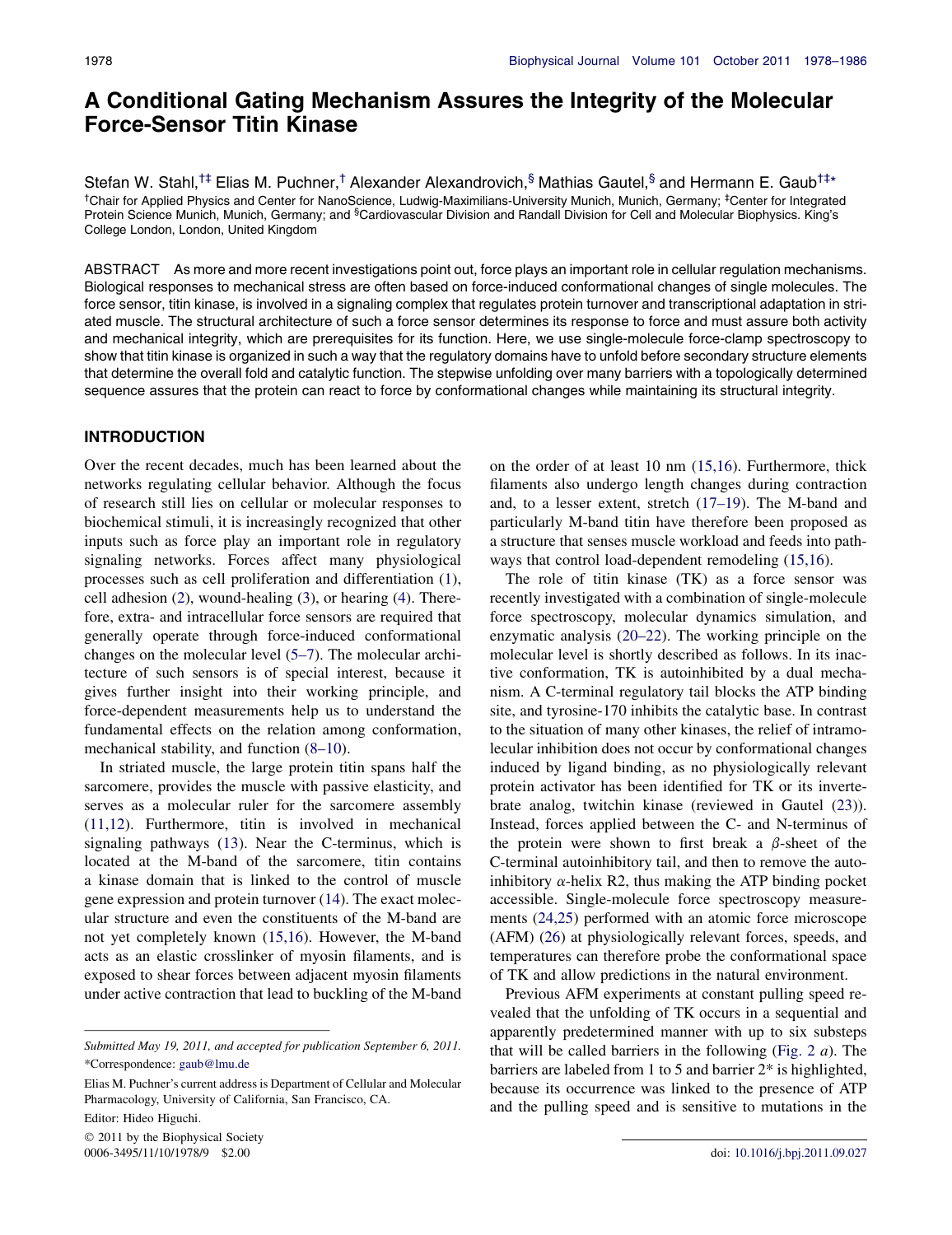<span id="page-1-0"></span>ATP-binding site, indicating that it reports conformational changes in the active site. However, the cause of the mentioned regularity in unfolding could not be directly addressed. Further and deeper insight into the structural architecture of TK would therefore result in a much better understanding of the working principle of force-driven processes on the single-molecule level.

## The models of mechanical hierarchy and structural topology

Looking at the arrangement of two of the structural elements that cause energy barriers in a folded protein, there are two possible scenarios that lead to an ordered sequence of unfolding events:

In the first scenario, which we call mechanical hierarchy, the structural elements are arranged in series such that the force is transmitted through both of them and such that they may unfold independently. The reason for an ordered unfolding sequence in this case would be a different strength of the two barriers, or regarding the complete unfolding pathway of TK, a continuously rising mechanical resistance from barrier 1–5.

In the second scenario, the barriers are arranged such that the unfolding is predetermined through structural topology, meaning that the elements are shielding each other and that the first barrier has to be overcome before the second one will be under load. Schematics of these scenarios are shown in Fig. 1.

Whereas the previous studies on TK in the constant velocity mode of AFM-based force spectroscopy were ideal to determine the barrier positions with nm accuracy, they were not able to discriminate between mechanical hierarchy and structural topology because force and extension were the recorded parameters. In experiments with constant retraction velocity, the mechanical stability is characterized by force and loading rate  $(dF/dt)$  [\(27](#page-8-0)). That complicates the interpretation of the unfolding pattern because the latter is not constant over time. Therefore a meaningful discrimination between the two scenarios may only be obtained in the time-domain, i.e., through the access to the force-induced unfolding kinetics of the barriers.

Here we employ the so-called force-clamp mode of single-molecule force spectroscopy introduced by Fernandez and Hansma [\(28](#page-8-0)), where a feedback loop keeps the pulling force constant by readjusting the tip or surface position after partial unfolding of the protein [\(29](#page-8-0)). This mode is ideally suited for a differentiation between the given scenarios because it allows access to the time-dependent unfolding probability of the different structural elements under constant pulling force. This unfolding probability should significantly differ between the cases of mechanical hierarchy and structural topology, as will be explained in the following. Exposure to force over a longer timescale but at low extension is also likely to more accurately reflect



FIGURE 1 Possible mechanical architectures of proteins that consist of multiple unfolding barriers. Each structural element that causes an energy barrier in the unfolding pathway can be drawn as a combination of a bond and a nonlinear spring. In the case of mechanical hierarchy, both barriers are loaded simultaneously and the preference of opening is due to different mechanical strength. In the case of structural topology, the unfolding sequence is determined because one barrier is shielding the other. Under constant velocity single-molecule force spectroscopy conditions, the two scenarios cannot be easily distinguished because the mechanical strength is determined not only by the rupture forces but also by the loading rates of the bond that might be complex functions of the extension and speed for multibarrier proteins. Force-clamp recordings, however, can intrinsically resolve the underlying architecture because the time-dependent unfolding probabilities of the barriers are independent in the case of mechanical hierarchy and depend on each other in the case of structural topology. The distributions are expected to be single-exponential for independent two-state systems and peaked for elements that depend on the opening of another barrier.

the situation of cytoskeletal elements like titin in a contracting sarcomere.

## MATERIALS AND METHODS

#### Single-molecule force-spectroscopy experiments

Expression and purification of the TK protein construct A168M2 (867 amino acids, from position 24422–25288 in human cardiac N2-B titin, accession No. NP 003310.3) is described in the Supporting Material of Puchner et al. [\(21\)](#page-8-0) except that cells from the line IPLB-Sf21AE were used instead of those of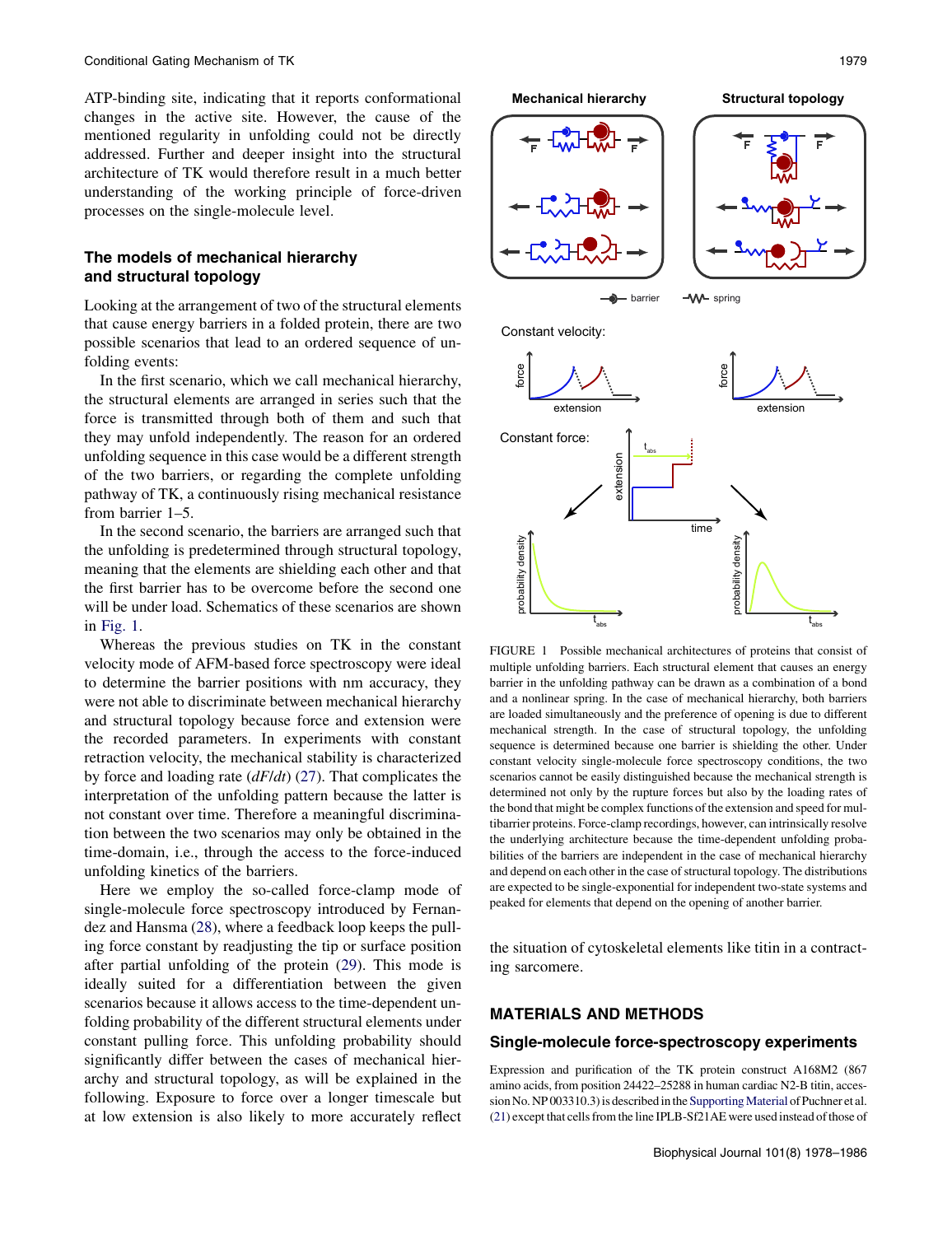<span id="page-2-0"></span>the sf9 line. Measurements were performed on mercaptosilanized glass surfaces that were functionalized with  $n-(5-(3-Maleimidopropionylamino)$ -1-carboxy-pentyl)iminodiacetic acid (Maleimido-C3-NTA; Dojindo, Rockville, MD) using the protocol described in Schlierf et al. [\(30\)](#page-8-0). They specifically bind the His-Tag of the TK protein construct. After complexation of  $Ni<sup>2+</sup>$  in 100 mM NiSO<sub>4</sub> solution and rinsing, diluted protein solution (400  $\mu$ L; 50  $\mu$ g/mL) was used for the measurement.

The buffer solution consists of 40 mM 2-[4-(2-hydroxyethyl)-1-piperazinyl]ethanesulfonic acid (HEPES)/KOH, 2 mM MgCl<sub>2</sub>, 2 mM dithiothreitol, and 2 mM Adenosine-5'-triphosphate (ATP; Roche Diagnostics, Mannheim, Germany) and was adjusted to pH 7.2. Single-molecule force spectroscopy (SMFS) experiments were performed with Biolever A and B type cantilevers (Olympus, Tokyo, Japan) and a custom-built AFM [\(29](#page-8-0)), which can be combined with an optical microscope for single-molecule fluorescence studies ([31\)](#page-8-0). Spring constants of the cantilevers were determined on basis of the equipartition theorem ([32\)](#page-8-0) by fitting the thermal noise spectrum with the response function of a simple harmonic oscillator. A practical implementation can be found in Cook et al. ([33\)](#page-8-0). The obtained values are 5.2 pN/nm for the A-type and 22 pN/nm for the B-type lever.

For the force-clamp on TK, a control loop that steers a fast linear piezo (P-753; Physik Instrumente, Karlsruhe, Germany) was implemented. It adjusts the sample position in  $z$  direction in order to keep the pulling force constant. The fast stage is attached to another piezo stage (P-733; Physik Instrumente) that is used for sampling the surface in xy direction to prevent multiple picking at the same molecule and to cover a wide area. The protocol was programmed with Igor Pro 5.0 (Wavemetrics, Lake Oswego, OR) and feedbacks were operated at the MFP3D AFM controller (Asylum Research, Santa Barbara, CA). Traces were recorded at setpoints of 20, 30, 40, and 50 pN clamping force. Response times for the piezo feedback are ~5 ms. Standard deviations from the force-setpoint during force-clamp are  $\sim$ 3 pN for the A-type and 6 pN for the B-type lever.

Force- and extension traces were only saved if the desired force setpoint was reached and the extension at the end of the trace exceeded 30 nm to ignore traces with no tip-protein interaction and traces where unspecific tip-surface interaction prevented the lever from detaching from the surface within the acquisition time.

#### Force-clamp step analysis

Tip-surface extension traces were calculated by subtracting the cantilever deflection from the piezo position values. The extension traces were analyzed with an automated step finding routine written in Igor Pro 6.2 (Wavemetrics). Therefore, histograms of the position traces were generated and peaks within these histograms were detected with a modified-form of the Peak AutoFind-Package delivered with Igor Pro. Peak position and corresponding time were saved for all traces. Unfolding time was set to zero when a position 10 nm over the surface was reached to cancel out unspecific tip-surface interaction that might keep the cantilever sticking to the surface without applying a force to the measured protein. In this way, influence of unspecific tip interaction on the absolute times of unfolding is reduced.

For the calculation of the unfolding rates  $k_i$ , only those traces were considered that had a step matching the expected increment of the unfolding of TK's barrier no. 5 (i.e.,  $44 \pm 3$  nm at 30 pN pulling force) and an overall extension of at least 70 nm. For identification of the other barriers, the position before the opening of barrier no. 5 was set to zero (compare to [Fig. 4\)](#page-6-0). Steps were classified by selecting height and position relative to barrier 5 according to Table 1.

### Rate fitting

The probability density distribution of the unfolding time for each barrier was determined as follows. Histograms over the time between two consecutive events (barriers 2–5) and the absolute time of unfolding (barrier 1) were calculated. They neglect events that are shorter than the experimentally determined average response time of the feedback (compare to [Fig. S2](#page-7-0) in the [Supporting Material](#page-7-0)), because these events occur only very seldom and would distort the probability distribution. The number of bins in each histogram corresponds to the square root of the number of events. The unfolding rates  $k_i$  were determined by fitting a single-exponential function with time offset  $t_0$  to the histogram:

$$
p_{i,rel}(t) = k_i e^{-k_i(t-t_0)}.
$$

The time offset  $t_0$  again respects the finite response time of the feedback and is linear-dependent on the height of the step (see [Fig. S2\)](#page-7-0). Errors of the probability density histograms and the off-rates were determined by bootstrapping. Therefore, for each histogram, 100 random subpopulations were generated that consist of only 30% of the original data points. The same rate fitting was applied to the subpopulations. Error bars include the inner 90% of the bootstrapped values.

#### Markov-chain model

To check for consistency with the thesis that the structural elements of titin kinase (TK) are topologically ordered, the following model was developed. It describes the unfolding of TK from the natural folded conformation (F) to the completely stretched unfolded conformation (U) as a sequential Markov chain with up to five substeps (compare to [Scheme 1](#page-3-0) below) that are

TABLE 1 Identification data for the substeps of TK unfolding at 30 pN clamping force

| Barrier No.                                       |                                     | $2 \rightarrow 3$           | $2 \rightarrow 2^*$                   | $2*$                        |
|---------------------------------------------------|-------------------------------------|-----------------------------|---------------------------------------|-----------------------------|
| Contour length increment (21)                     | $9.1 \text{ nm}$                    | $28.6$ nm                   | $19.4 \text{ nm}$                     | $10.1 \text{ nm}$           |
| Expected increment at 30 $pN^*$                   | $6.8 \text{ nm}$                    | $21.5 \text{ nm}$           | $14.6$ nm                             | $7.6 \text{ nm}$            |
| Identification interval in force-clamp experiment | $8 \pm 2$ nm $(A_2)$                | $22 \pm 2.5$ nm (C)         | $14 \pm 3$ nm $(B)$                   | $8 \pm 2$ nm $(A_2)$        |
| Identification position relative to barrier 5     | $-42 \pm 4$ nm                      | $-20 + 4$ nm                | $-27 + 5$ nm                          | $-19 \pm 3$ nm              |
| Determined off-rate at 30 pN $k_{\text{off}}$     | $31 \pm 8 \text{ s}^{-1}$           | $20 \pm 4 \text{ s}^{-1}$   | $18 + 6 s^{-1}$                       | $83 \pm 45$ s <sup>-1</sup> |
| Barrier No.                                       |                                     | 4                           |                                       | Fn                          |
| Contour length increment (21)                     | $7.3 \text{ nm}$ $(7.5 \text{ nm})$ | $18.0 \text{ nm}$ (16.4 nm) | $57.9$ nm $(58.3$ nm)                 | $30.8 \text{ nm}$           |
| Expected increment at 30 $pN^*$                   | $5.5 \text{ nm}$ $(5.6 \text{ nm})$ | $13.5 \text{ nm}$ (12.3 nm) | $43.4 \text{ nm}$ $(43.7 \text{ nm})$ | $23.1 \text{ nm}$           |
| Identification interval in force-clamp experiment | $4 \pm 2$ nm $(A_1)$                | $14 \pm 3$ nm $(B)$         | $44 \pm 3$ nm (D)                     | $22 \pm 2.5$ nm (C)         |
| Identification position relative to barrier 5     | $-15 \pm 3$ nm                      | $0 + 2$ nm                  | $44 + 3$ nm                           | $67 + 7$ nm                 |
| Determined off-rate at 30 pN $k_{\text{off}}$     | $21 + 4 s^{-1}$                     | $20 + 4 s^{-1}$             | $14 + 2 s^{-1}$                       | $1.2 + 0.4 s^{-1}$          |

Barriers were identified according to [Fig. 4](#page-6-0) and rates were obtained by fitting single-exponential decays to the probability distribution histograms of relative barrier opening times (see [Materials and Methods](#page-1-0)). Values in parentheses correspond to the unfolding pathway with the additional barrier 2\* or denote the population identifier.

\*According to a wormlike-chain fit with persistence-length  $p = 0.6$  nm.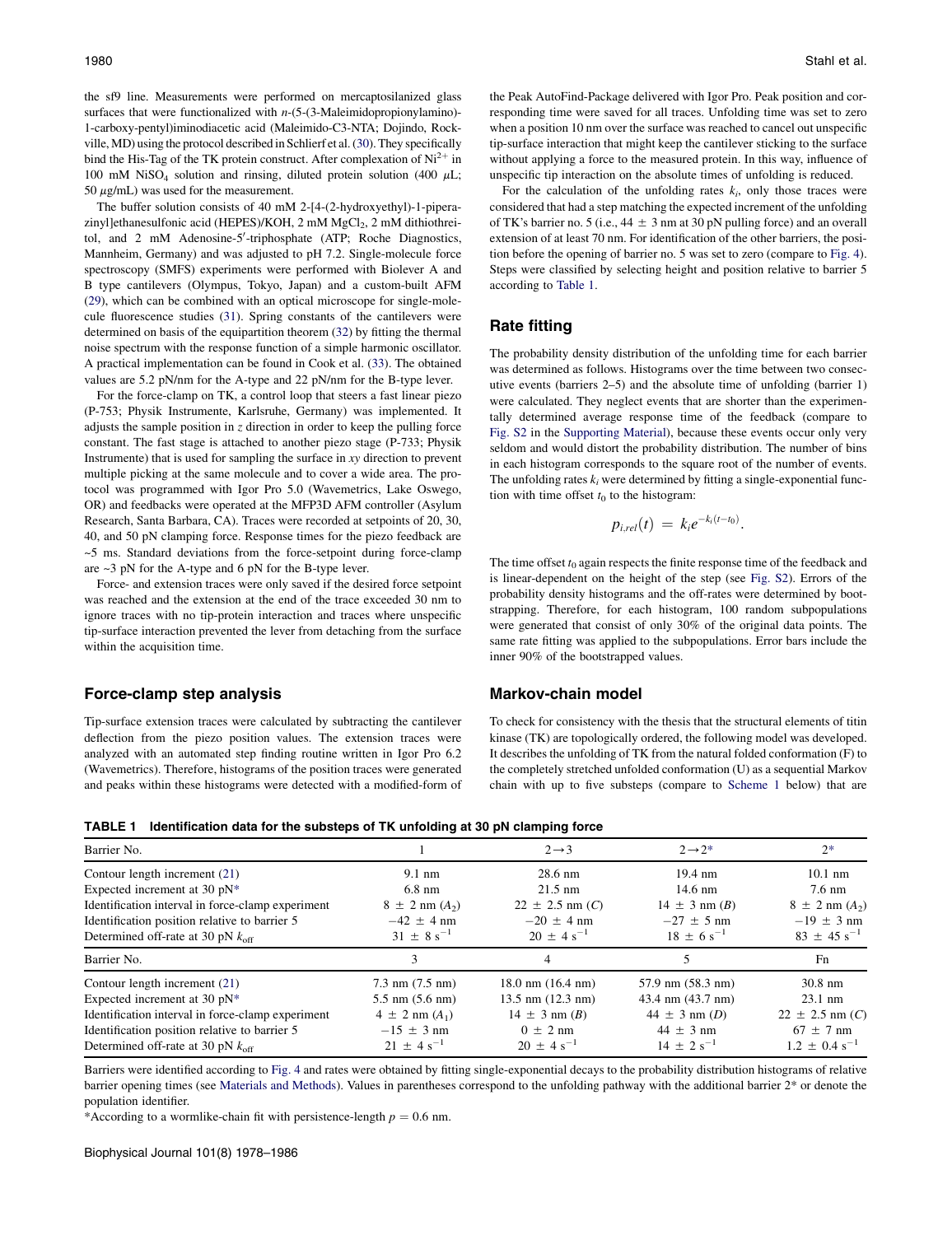<span id="page-3-0"></span>identical with the measured barriers of previous work on TK ([21\)](#page-8-0) and describe distinct conformational states of TK. The part of the amino-acid chain that already went into an unfolded state can be described by polymer models as the wormlike-chain model and increases with every step until the complete protein is stretched. The decay of each step under force-clamp conditions is assumed to be single-exponential with a rate constant  $k_i$ . After the decay of state 2, the additional substep  $2^*$  is reached with probability  $p$ that is dependent on the pulling velocity [\(21](#page-8-0)).

$$
1(F) \xrightarrow{k_1} 2 \xrightarrow{1-p/k_2} 3 \xrightarrow{k_3} 4 \xrightarrow{k_4} 5 \xrightarrow{k_5} U
$$

Thus, the system can be described by the following linear differential equation system,

$$
\frac{d}{dt}\begin{pmatrix}p_1\\p_2\\p_2\\p_3\\p_4\\p_5\end{pmatrix}=\begin{pmatrix}-k_1\\k_1&-k_2\\pk_2&-k_2\\(1-p)k_2&k_2\\(1-p)k_2&k_3\\k_3&-k_4\\k_4&-k_5\end{pmatrix}\begin{pmatrix}p_1\\p_2\\p_2\\p_3\\p_4\\p_5\end{pmatrix}
$$

where  $p_i(t)$  describes the time-dependent probability distribution of being in state i. The differential equation system was solved under the initial condition  $p_1(0) = 1$ ,  $p_i(0) = 0$  ( $i \neq 0$ ) analytically with the computer algebra system MAPLE 14 (Maplesoft, Waterloo, Canada). The normalized solution of  $p_5(t)$  for the experimentally determined rate constants  $k_i$  is depicted in [Fig. 5.](#page-7-0) Because the probability density for going from state 5 to the unfolded conformation at time  $t$  is proportional to the probability of being in state 5 at time  $t$ ,  $p_5(t)$  can be directly compared with the experimentally determined unfolding times.

## RESULTS

#### Distinction of structural barriers by step height

In one cycle of a force-clamp experiment, the tip of an AFM cantilever is brought into contact with the surface and retracted by a feedback loop that keeps the force constant. Typical unfolding traces of the tip-surface distance and the force are shown in (Fig. 2  $c$ ). The force is clamped over time and only shortly drops when a barrier opens, due to the finite response time of the feedback loop. For investigating the properties of the mechanically stable building blocks of TK, it is essential to discriminate the barrier-causing elements in the recorded data. Therefore, we analyzed the unfolding traces with an automated stepfinding tool that detects plateaus in the extension versus time traces and records relevant parameters like step position and height or the time at which the unfolding occurred (see [Materials and Methods\)](#page-1-0).



;

FIGURE 2 Sample data for the force-clamp experiments performed on titin kinase. (a) An overlay of 44 unfolding traces obtained by single-molecule force spectroscopy (SMFS) in constant retraction velocity mode points out that there is a preferred sequence of unfolding. The barriers that have to be overcome are numbered according to their position in this sequence. The probability of occurrence of barrier 2\* is linked to ATP presence in solution and pulling velocity and therefore treated specially [\(21](#page-8-0)). Data points are displayed semitransparent. Such areas with high point density appear more intense. (b) For the SMFS experiments the titin construct A168-M2, which consists of the kinase domain (PDB No. 1TKI), four Ig-like domains and one fibronectin-type III domain, is immobilized on the surface by specific coupling of the His-tag to a NTA-functionalized surface and is pulled with a cantilever under constant force conditions. (c) Sample traces of the stepwise kinase unfolding under force-clamp conditions at a setpoint of 30 pN. Due to the difference in stability, unfolding of the Ig-domains is only very rarely observed at this force. The distance of the two thin traces is set off to match the position of the black trace. (d) Histogram of the heights of all steps detected in the ~10.000 unfolding traces that were recorded at 30 pN clamping force. Four populations are clearly observable (A–D). A comparison with the unfolding pattern obtained in constant velocity mode confirms consistency and shows that the peaks below 30 nm are formed by more than one structural element whereas the peak D is only due to the long increment of barrier 5 in titin kinase (compare to [Table](#page-2-0) [1](#page-2-0)). Therefore, this peak is used for trace selection and first structural dependency analysis.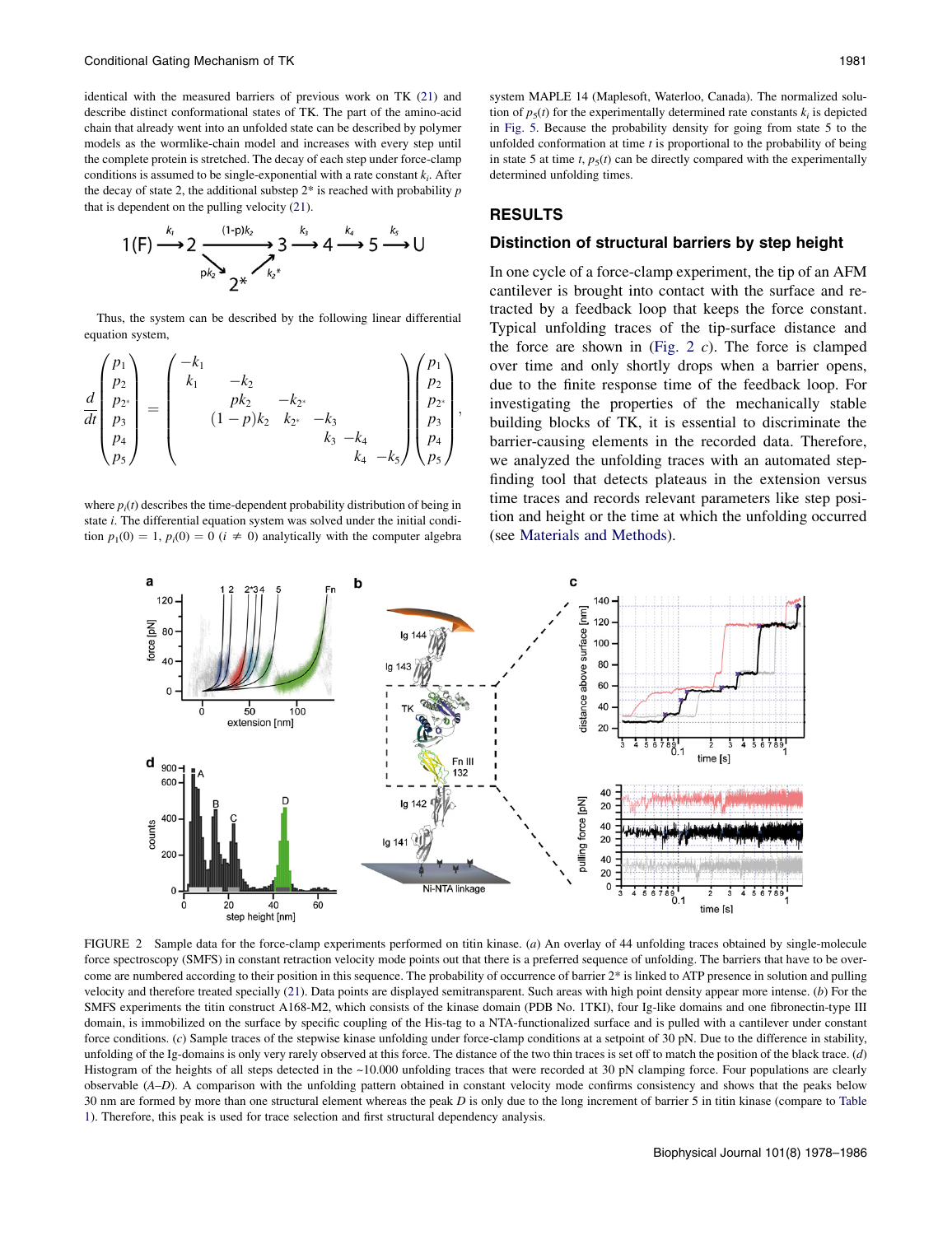<span id="page-4-0"></span>A histogram of the detected step heights at a pulling-force of 30 pN is given in [Fig. 2](#page-3-0)  $d$ . It is apparent that the heights are not evenly distributed but exhibit several populations, four of which are clearly distinguishable  $(A-D)$ . A comparison with the unfolding pattern obtained by regular forcespectroscopy with constant pulling velocity allows the identification of some of the barriers by their step height. For the identification, we keep the notation of the barriers as they were introduced in Puchner et al. [\(21](#page-8-0)). The structural element of TK with the largest contour length (barrier 5 in [Fig. 2](#page-3-0)  $a$ ) matches the position of population D around 44.5 nm [\(Table 1](#page-2-0)). We will initially focus on this barrier because it is of special interest: it always opened last in velocity-clamp experiments and it may be unambiguously identified by its step height only. The other populations may be due to the unfolding of at least two different structural elements of the titin construct and will be examined later.

## Barrier 5 is mechanically shielded by other structural elements

In AFM experiments with constant velocity, barrier 5 of titin kinase was always observed to unfold last, but it cannot be easily distinguished whether this is due to higher mechanical stability or due to the fact that the domain is topologically shielded by other structural elements. The force-clamp recordings, however, are intrinsically able to distinguish between these two scenarios through the access to the unfolding kinetics, i.e., the probability of unfolding versus time. In the case of mechanical hierarchy, the likelihood of unfolding should not depend on other structural elements and thus yield a single exponential decay, whereas the dependence of unfolding on other structural elements in the case of structural topology would result in a peaked distribution because it takes a certain time until the observed state gets populated.

Fig. 3 a shows the distribution of how long it takes for barrier 5 to open after force is first applied to the protein. This absolute time distribution exhibits a well-pronounced peak with a maximum unfolding probability at  $\sim$  200 ms, which is far longer than the minimal time resolution of the instrument. Note that the response time for the piezo feedback is ~5 ms (compare to the [Supporting Material](#page-7-0) for experimental details). There is no doubt that the measured time distribution is not single-exponential, as would be required for independent Markovian two-state barriers ([35\)](#page-8-0) in a mechanical hierarchy. Deviations from two-state processes such as static ([36\)](#page-8-0) or dynamic [\(37](#page-8-0)) disorder and glassy dynamics [\(38](#page-8-0)) are not appropriate explanations for the measured data, because they still have monotonic decaying probability distributions. The asymmetrical shape with its pronounced peak (Fig. 3 a) resembles a  $\gamma$ distribution very well. A simple model that yields such a distribution is that of several single-exponential decaying processes that occur one after another. For example, the



FIGURE 3 Structural dependencies of barrier no. 5 measured at a constant force of 30 pN. The timescales of the unfolding of the 44 nm increment (see [Fig. 2](#page-3-0) d, population  $D$ ) were analyzed as follows. (a) Histogram of unfolding times after first force-appliance  $(t_{abs})$ . The distribution is clearly not single-exponential but  $\gamma$ -shaped, which is a premise for structural topologies. The fitted line describes a three-step Erlang-distribution with rate  $k = 10.1 \text{ s}^{-1}$ . (*b*) Erlang-distributions for different step numbers *n* from 1 to 10. For  $n = 1$  the distribution reduces to a single-exponential decay. With increasing n average, unfolding times get higher and the distribution gets more symmetric until it resembles a shifted normal distribution. (c) Probability density histogram for the times  $t_{rel}$  between the unfolding of the preceding step and the unfolding of barrier 5. The decay probability is single-exponential and indicates that the single substeps are unfolding according to the principle of Markovian two-step behavior.

time-dependent probability density for the  $n<sup>th</sup>$  subsequent occurrence of a process with the rate  $k$  is given by a binomial distribution for discrete time steps [\(39](#page-8-0)) or, in continuous time, by an Erlang-Distribution ([37,40](#page-8-0))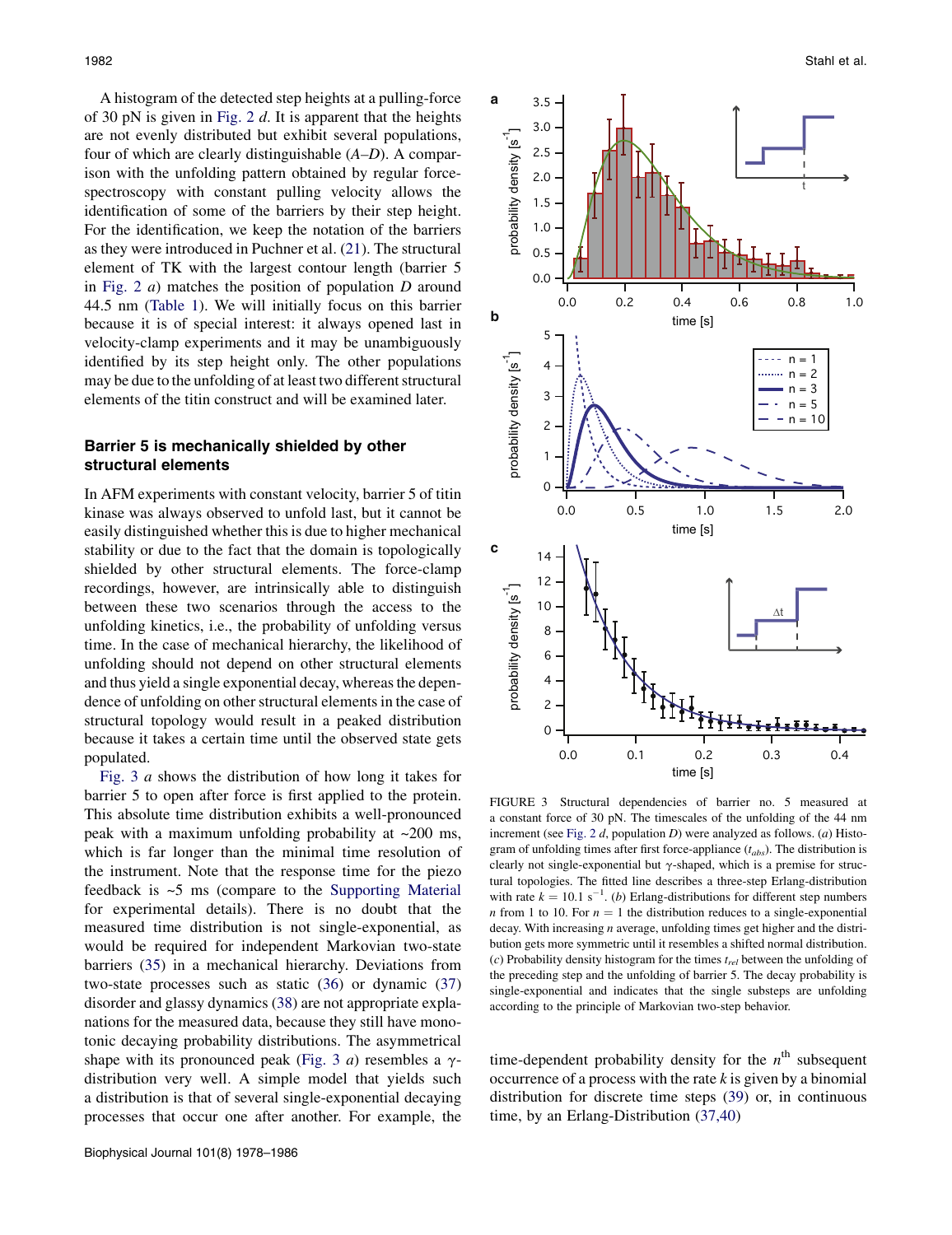$$
p(t;k,n) = \frac{k^n}{(n-1)!}t^{n-1}e^{-kt},
$$

which is a special case of a  $\gamma$ -distribution with a discrete second parameter. The behavior is depicted in [Fig. 3](#page-4-0) b. For  $n = 1$  the probability density reduces to a simple exponential curve. For  $n > 1$ , the curve has a peak and its position shifts to higher times with higher numbers of events. Furthermore, the curve gets less asymmetric with higher  $n.$  [Fig. 3](#page-4-0)  $c$  shows the distribution of the dwell time between the opening of barrier 5 and the previous barrier. It is again supporting a model with structural dependent barriers because it exhibits an exponential decay with a rate constant of  $k_5 = 14 \pm 2 \text{ s}^{-1}$ , and thus indicates that the single unfolding steps obey Markovian rules.

The absolute time distribution of the unfolding of barrier 5 is represented very well by an Erlang distribution (3 steps;  $k = 10.1 \text{ s}^{-1}$ ) and its time constant does roughly match the measured unfolding rate of barrier 5. However, the Erlang-Model is an oversimplification by assuming all rates to be the same, and is thus not an accurate fitting model for the unfolding of TK. Nevertheless, it already illustrates that there has to be a structural dependency of the unfolding steps.

### Identification of the other structural elements and Markov chain modeling

To gain further insight into the processes taking place during unfolding, the other barriers in the force-clamp traces have to be identified too. This is done by taking into account both the step height and the position at which unfolding occurs. Barrier 5 is overcome at a position 114 nm above the surface with a distribution width of 10 nm that is due to different attachment sites of cantilever and surface and partial opening of the surrounding Ig/Fn-domains (see [Fig. S5\)](#page-7-0). This defined position exactly matches the added unfolding lengths of all structural elements of TK at 30 pN pulling force (see [Table 1\)](#page-2-0) and further affirms that barrier 5 also opens last in force-clamp experiments. [Fig. 4](#page-6-0) a displays how the barriers 1–4 as well as the fibronectin or Ig domains can be identified by offsetting the distance trace to the position of the unfolding event before barrier 5.

For nearly all of the events, this relative position together with the step height allows the interpretation of which unfolding step belongs to which barrier. (A drawback of this method is that one only selects those traces that have the unfolding order from 1 to 5, but the histograms in [Fig. 4](#page-6-0) a prove that at least 88% of all detected steps in the selected traces agree with this scheme.) To reduce possible misinterpretation of the barrier number, the step height population A was split into two parts  $(A_1, A_2)$  with a cutoff at 6 nm. Therefore, there are maximally two expected barriers per histogram, and their expected positions are well separated. The histograms exhibit very pronounced peaks that match the sequential unfolding pattern, which is observed in experiments with constant retraction velocity. Now the unfolding rates of the remaining barriers can be determined [\(Fig. 4](#page-6-0) b). They are depicted in [Table 1](#page-2-0) together with the values and population identifiers that were used to determine the barrier number.

To check the model of structural topology, we calculated the analytical solution of the coupled differential equations of a sequential Markov chain consisting of six barriers with exponentially distributed unfolding times (see [Materials](#page-1-0) [and Methods\)](#page-1-0). There are six steps, because the additional energy barrier 2\* that is observed with a velocity-dependent probability is considered as well. The resulting probability distribution of the unfolding time of the last step with the experimentally determined opening rates is depicted in [Fig. 5](#page-7-0). Maximum and minimum likelihood distributions were calculated by different combinations of rates that were chosen from the experimental error range such that they lead to most or least probable unfolding for a given time. As the graph shows, the degree of coincidence of the sequential Markov chain model with the experimentally determined distribution is high. The most probable unfolding time, for example, is 204 ms for the model and within 170– 220 ms for the experimental data. However, the experimental distribution has a slightly broader tail that is shifted to longer times.

A manual revision of the unfolding traces showed that the timescale of unfolding seems to correlate for the structural elements in a single trace. All these elements tend to either open slightly faster or slower in a single trace, which causes a broadening of the probability distribution to longer times with respect to the Markov chain model. Because it cannot be distinguished whether this shift is due to an intramolecular effect like deviations from two-state behavior ([38,39](#page-8-0)) or is mainly caused by faint shifts of the force setpoint due to cantilever drift, we will refrain from a further discussion of this effect and treat it as incompleteness of the model or experimental artifact. (Note that setpoints that are shifted only ~5 pN can already yield rates that differ ~50% from the desired one. Therefore, protein unfolding in traces where the setpoint is 5 pN too low would need, on average, twice the time and 0.66 of the regular time for setpoints that are too high. This effect is strong enough to explain the deviations from the modeled line. See Force Dependence of Unfolding Rates in the [Supporting Material](#page-7-0).)

## Independent unfolding of the fibronectin domain

At 30 pN clamping force, in ~10% of the unfolding traces, not only is the complete titin kinase unfolding pattern observable, but another 22-nm step is present. This is due to the unfolding of one of the four surrounding Ig-domains or the fibronectin domain, which are included in the titin fragment used here and have similar step heights as barrier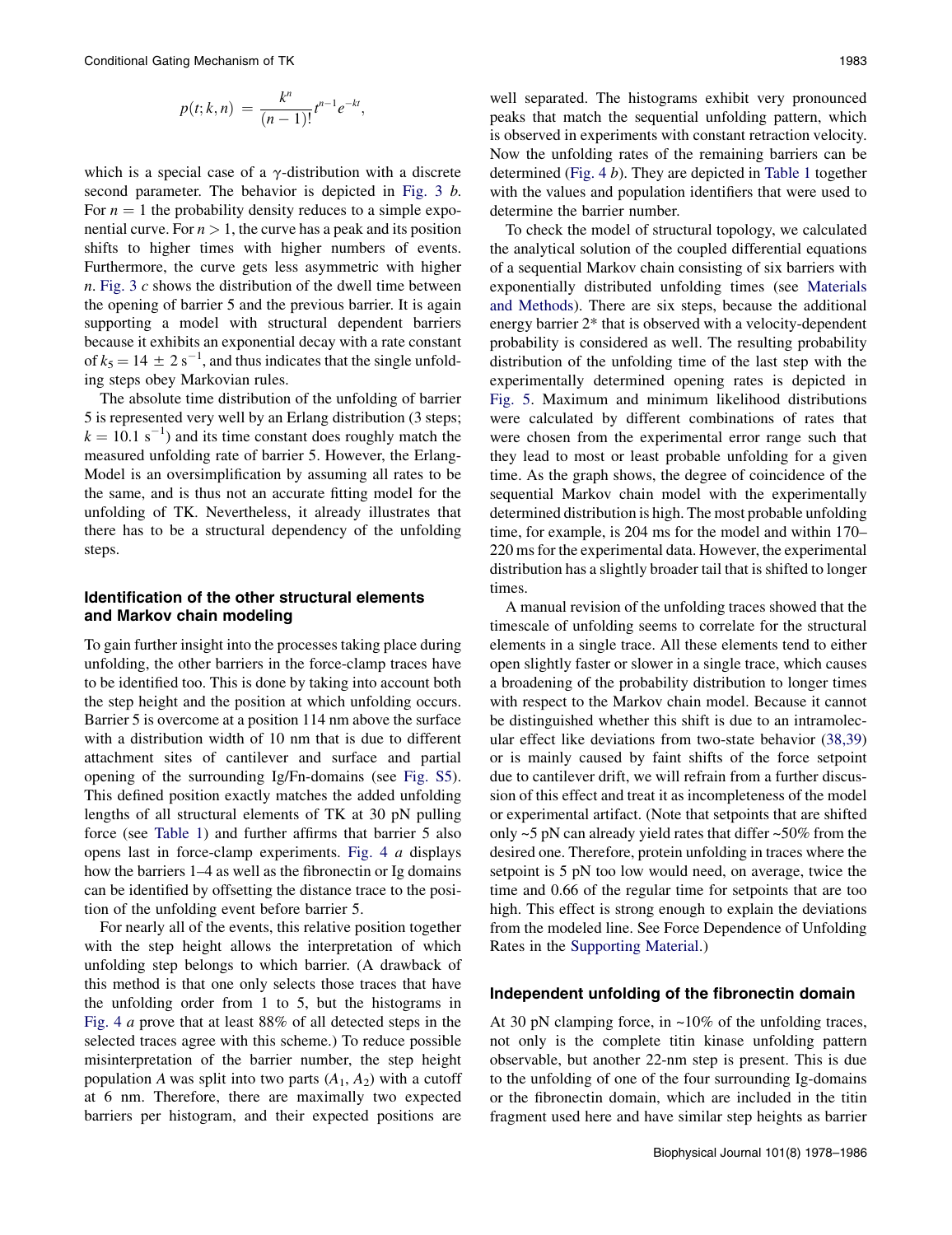<span id="page-6-0"></span>

FIGURE 4 (a) Identification of the structural barriers by height and position relative to barrier 5. Histograms of the unfolding position relative to barrier 5 are drawn for each population introduced in [Fig. 2](#page-3-0) d. To reduce the possibility of misinterpretation between barriers 2\* and 3, the population A has been split into two parts with a cutoff at 6 nm. The population identifier  $(A-D)$ is marked on the right of each histogram, and the contained step height is given (top right). The histograms exhibit well-defined peaks at the positions where they are expected for the scenario of structural topology with the constant velocity unfolding pattern as a ruler. The measurement was performed with 2 mM ATP present in solution. The probability of occurrence of peak 2\* is linked to pulling velocity and ATP content ([21\)](#page-8-0) and was determined to be  $p = 0.35$ , which matches the expectations from constant velocity experiments very well. (b) Probability density histograms with single-exponential decay fits for the substeps of TK unfolding from the folded conformation  $(F)$ to the completely unfolded conformation  $(U)$  at 30 pN pulling force. Details of histogram generation and fitting are given in Rate Fitting (see main text).

 $0.6$ 

 $\bullet \bullet \bullet$ 

 $0.5$ 

2 (compare to [Table 1](#page-2-0)). Those steps most likely describe the unfolding of the fibronectin domain, because its fold is inherently less stable than the Ig-fold [\(43,44\)](#page-8-0). Although in the majority of the traces the additional unfolding occurs after the titin kinase barriers, a revision of the traces with two steps in the identification interval at ~22 nm pointed out that the position of this increment is random. In  $\sim 8\%$ of the traces, the additional step is located within the unfolding of the kinase domain and does not shift the sequence of barriers  $1-5$ . [Fig. 5](#page-7-0) b shows the probability distribution for the absolute unfolding times of the additional domain.

Because the Ig and Fn domains are comparatively stable ([45\)](#page-8-0), unfolding occurs at longer timescales. In contrast to the TK barriers, the additional domain is decaying exponentially, which demonstrates well that the unfolding of these domains is independent of the kinase unfolding according to the principle of mechanical hierarchy. The measured rate, however, does not correspond to the natural unfolding rate at this force. The natural rate is expected to be much lower; longer times are underrepresented in the histogram, because the detachment of protein from the cantilever or the surface occurs at a similar timescale (see [Fig. S4](#page-7-0) for comparison). Furthermore, the effect that the fibronectin fold may open in between the kinase domains means that some of the steps that are contained in the histograms of Fig. 4 a cannot be explained with the direct sequence from barrier 1 to 5.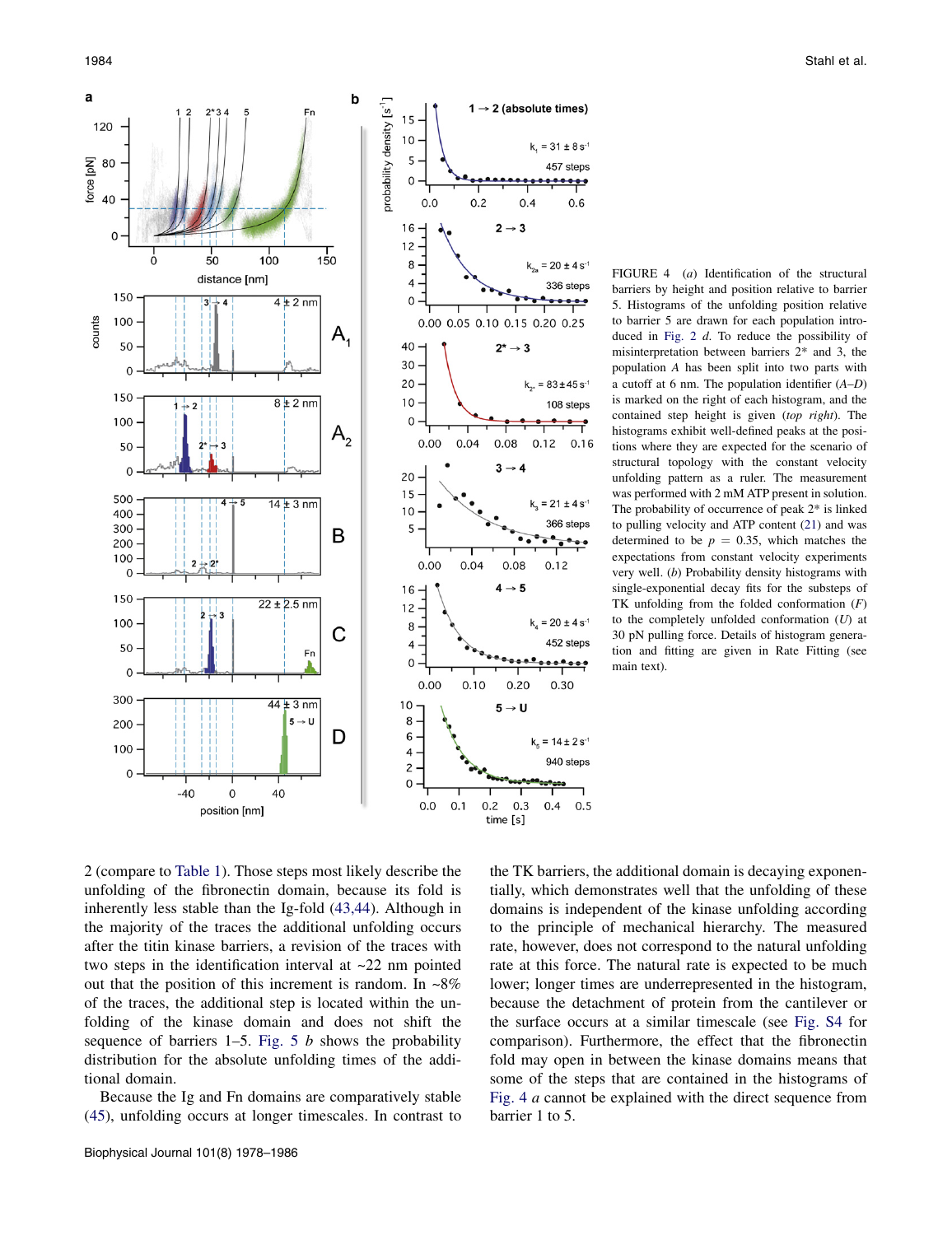<span id="page-7-0"></span>

FIGURE 5 Markov-chain model and independent unfolding of the fibronectin domain. (a) The unfolding probability distribution from barrier 5 into the completely unfolded state  $(U)$  can be reasonably well fitted with the model  $p_5(t)$ , which consists of a sequential Markov-chain with six dependent single-exponential processes. The rates  $k_i$  are taken from [Table 1.](#page-2-0) This model describes a structural topology of all barrier-causing structural elements of titin kinase. The shift to longer times in the experimental data is most likely due to slight offsets in the pulling force due to cantilever drift, which cannot be neglected at the small clamping force of only 30 pN. (b) Unfolding probability distribution for the fibronectin domains obtained at 30 pN pulling force. In contrast to the other barriers, the absolute unfolding times of the fibronectin domain are exponential-distributed, which demonstrates that this barrier unfolds independently from the structural elements of titin kinase.

#### **DISCUSSION**

In summary, our experiments and modeling have unraveled the mechanical architecture of titin kinase as an example of a biological mechanical force sensor. Our results confirm that forces below 30 pN, reflecting a force imbalance in the muscle sarcomere equivalent to only  $\sim$  5 myosin motor domains with 6 pN each [\(47](#page-8-0)), can result in significant regional, but nondestructive conformational changes in TK. In fact, on a timescale of seconds, forces much lower than 30 pN are predicted to lead to opening of the TK active site, because the rate of unfolding of the TK elements strongly depends on the pulling force (see the Supporting Material). This implies that even at lower forces than those that were experimentally observable in our setup, barriers may open at longer timescales. Modeled force-responses of whole sarcomeres further suggest that the experimental forces lie in the physiological accessible range [\(48](#page-8-0)).

The line of evidence from our measured single-molecule force spectroscopy data proves that the underlying principle that assures enzymatic function under the constraint of applied force is the structural topology of at least some of the force-bearing elements. The measured data strongly suggest that the unfolding of the complete titin kinase construct under force occurs in a series of six exponentially distributed barriers that have to be overcome one after the other. A protein architecture like this ensures the proper function of this special enzyme, which can react to mechanical stimuli with conformational changes while maintaining its structural integrity. Before structural elements unfold that support proper conformation of the active site, barriers have to be overcome that determine the enzymatic response ([21,22](#page-8-0)).

The same stabilization principle has recently been shown to be applicable also to artificially designed proteins, and may be useful for novel multifunctional designed elements in nanomechanics and nanobiotechnology [\(49](#page-8-0)).

Furthermore, the reliability of the experimental technique was underlined by demonstrating that the recorded data are able to prove the independent unfolding of the adjacent fibronectin fold next to the protein kinase according to the principle of mechanical hierarchy. The way in which mechanical forces control the conformational landscape of titin around its single catalytic domain suggest also that protein interactions close to the kinase domain might be subject to mechanical modulation. Integration of this molecular information into future models of the sarcomeric M-band should ultimately help us to understand how forces in this enigmatic cellular structure are both resisted and employed for signaling.

#### SUPPORTING MATERIAL

Additional information accompanied by five figures is available at [http://](http://www.biophysj.org/biophysj/supplemental/S0006-3495(11)01105-2) [www.biophysj.org/biophysj/supplemental/S0006-3495\(11\)01105-2](http://www.biophysj.org/biophysj/supplemental/S0006-3495(11)01105-2).

S.W.S. thanks Mathias Strackharn for helpful discussions.

M.G. and A.A. gratefully acknowledge the generous support by the British Heart Foundation and the Medical Research Council. M.G. holds the British Heart Foundation Chair of Molecular Cardiology. E.M.P. is supported by the Deutsche Forschungsgemeinschaft. This work was supported by the Nanosystems Initiative Munich, the Volkswagenstiftung, and the Deutsche Forschungsgemeinschaft Grant SFB 863.

# **REFERENCES**

- 1. Wozniak, M. A., and C. S. Chen. 2009. Mechanotransduction in development: a growing role for contractility. Nat. Rev. Mol. Cell Biol. 10:34–43.
- 2. Smith, A. S., and E. Sackmann. 2009. Progress in mimetic studies of cell adhesion and the mechanosensing. ChemPhysChem. 10:66–78.
- 3. Yagmur, C., S. Akaishi, ..., E. Guneren. 2010. Mechanical receptorrelated mechanisms in scar management: a review and hypothesis. Plast. Reconstr. Surg. 126:426–434.